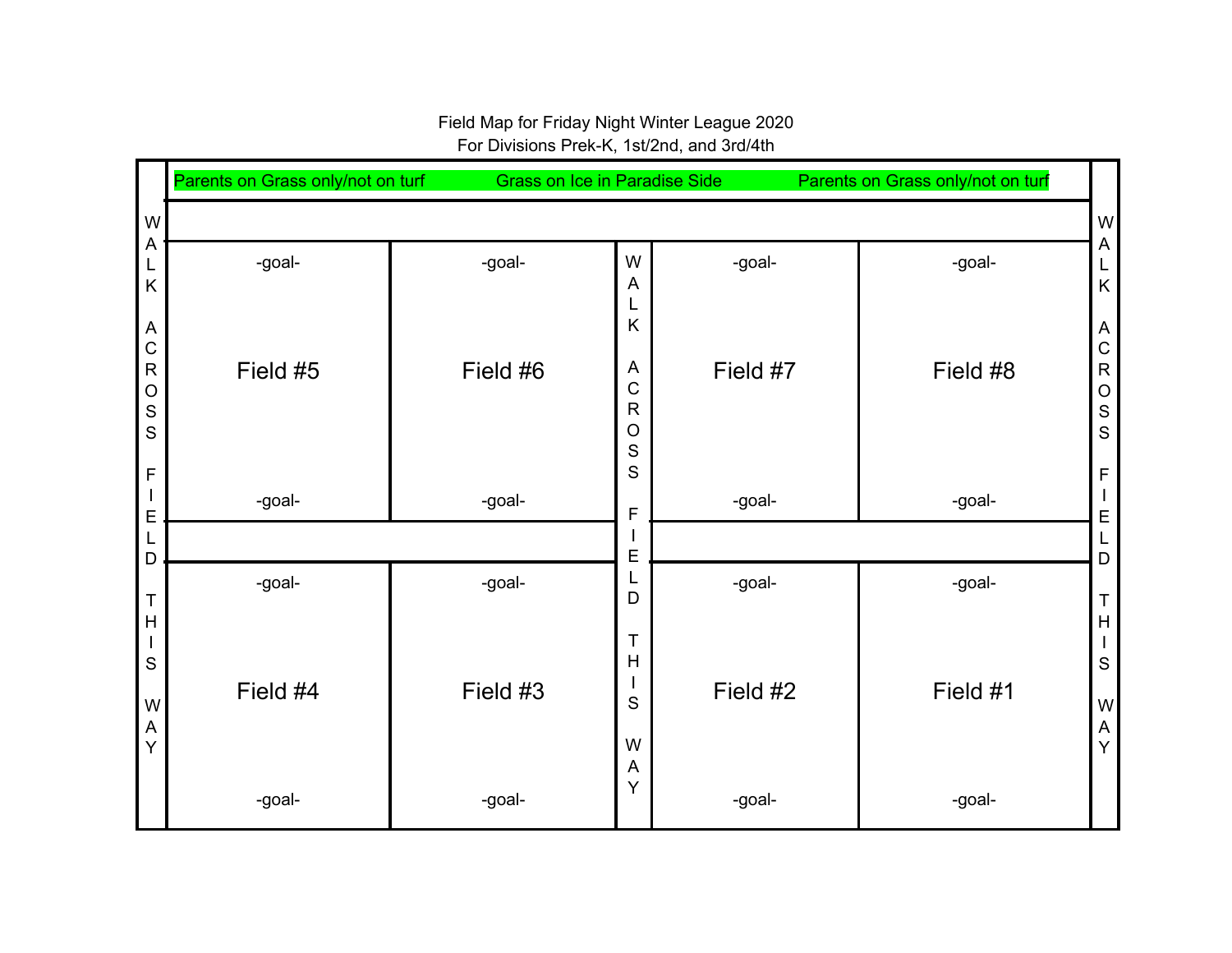Parents on Grass only/not on turf Grass on Phelps Side Parents on Grass only/not on turf

## Field Map for Friday Night Spring League 2022 For Divisions B & G 3rd/4th For Divisions Prek-K, 1st/2nd, and 3rd/4th

| Parents on Grass only/not on turf | <b>Grass on Phelps Side</b> | Parents on Grass only/not on turf |  |
|-----------------------------------|-----------------------------|-----------------------------------|--|
| -goal-                            | -goal-                      | -goal-                            |  |
| Field #4<br>Girls 3/4             | Field #5<br>Girls 3/4       | Field #6<br>Girls 3/4             |  |
| -goal-                            | -goal-                      | -goal-                            |  |